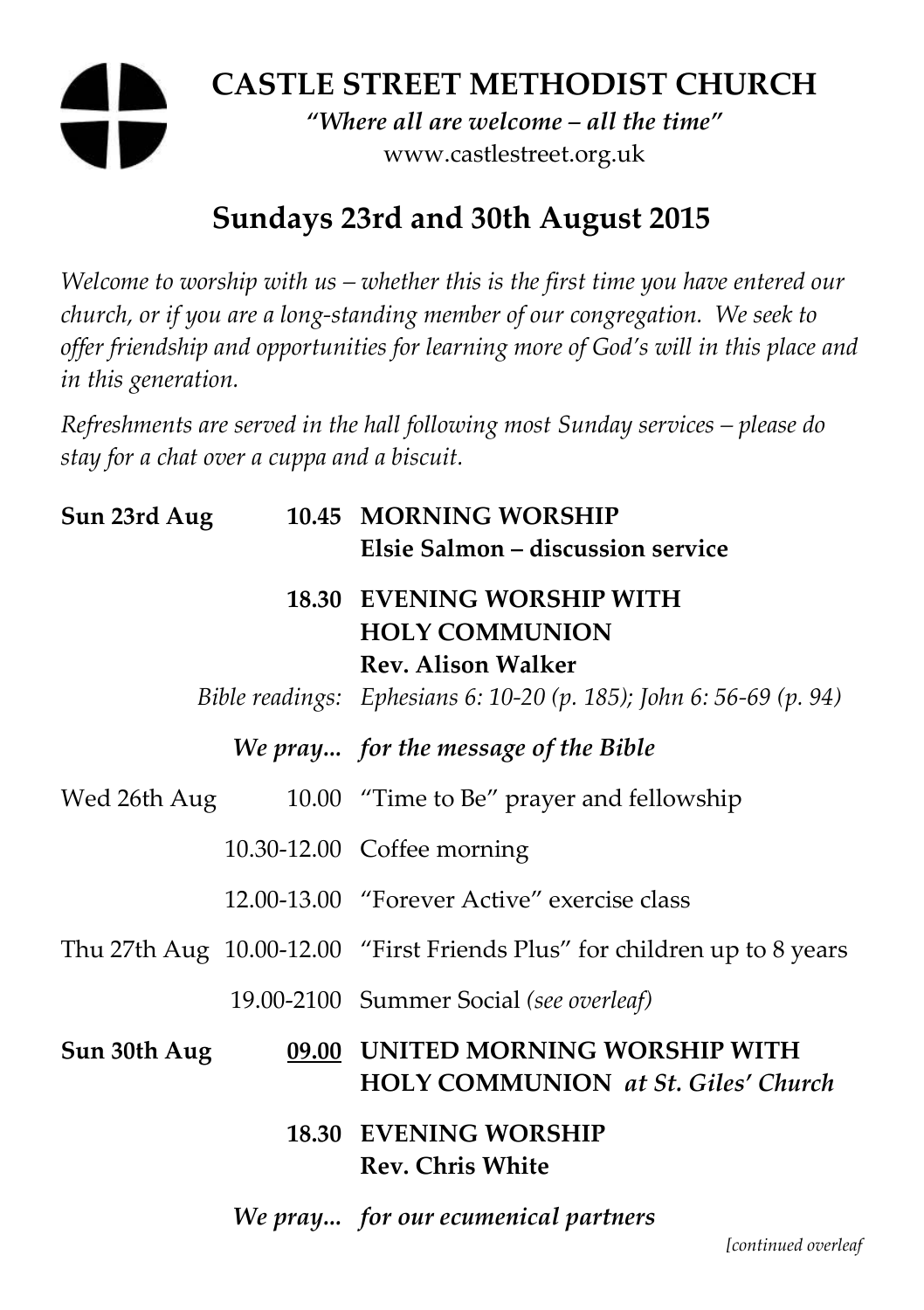| Wed 2nd Sep |       | 10.00 "Time to Be" prayer and fellowship                                 |
|-------------|-------|--------------------------------------------------------------------------|
|             |       | 10.30-12.00 Coffee morning                                               |
|             |       | 12.00-13.00 "Forever Active" exercise class                              |
| Thu 3rd Sep |       | 10.00-12.00 "First Friends" baby and toddler group                       |
| Sat 5th Sep |       | 14.30 MARRIAGE OF NICOLA AND PAUL                                        |
| Sun 6th Sep |       | 10.45 MORNING WORSHIP<br><b>John Baker</b>                               |
|             | 18.30 | <b>CIRCUIT WELCOME SERVICE</b><br>at Wesley Methodist Church (see below) |

*Please take a copy of* Castle View *for fuller details of what's on each month.* 

**\*\*\*\*\*\*\*\*\*\*\*\*\*\*\*\*\*\*\*\*\*\*\*\*** 

### **United services**

A reminder of two forthcoming united services... First, next Sunday morning (30th August) is one of three times each year when the churches which make up Church at Castle join together for Morning Worship. This service will include Holy Communion, but note that it is at St. Giles' Church, and starts at 9am.

The second is the Welcome Service for our new superintendent minister, Revd. Colin Smith. This is at 6.30pm on Sunday 6th September, and takes place at Wesley Methodist Church. It will be preceded by a tea, from 5pm.

There are appeals for help with three things in connection with the latter:

- Instrumentalists and singers to join a "modern" worship group for two or three items in the service. Contact Robin Walker or Phil Howie (e-mail: prh33 *at* cam *dot* ac *dot* uk) if you can help.
- Singers to join the more-traditional circuit choir, led by Geoff Batty and Brian Carter. They will rehearse at 5pm. You can be in both groups, of course!
- "Savoury or plain plates" for the tea if you can help to provide any, then please leave them at Castle Street by midday that day and they will be taken to Wesley.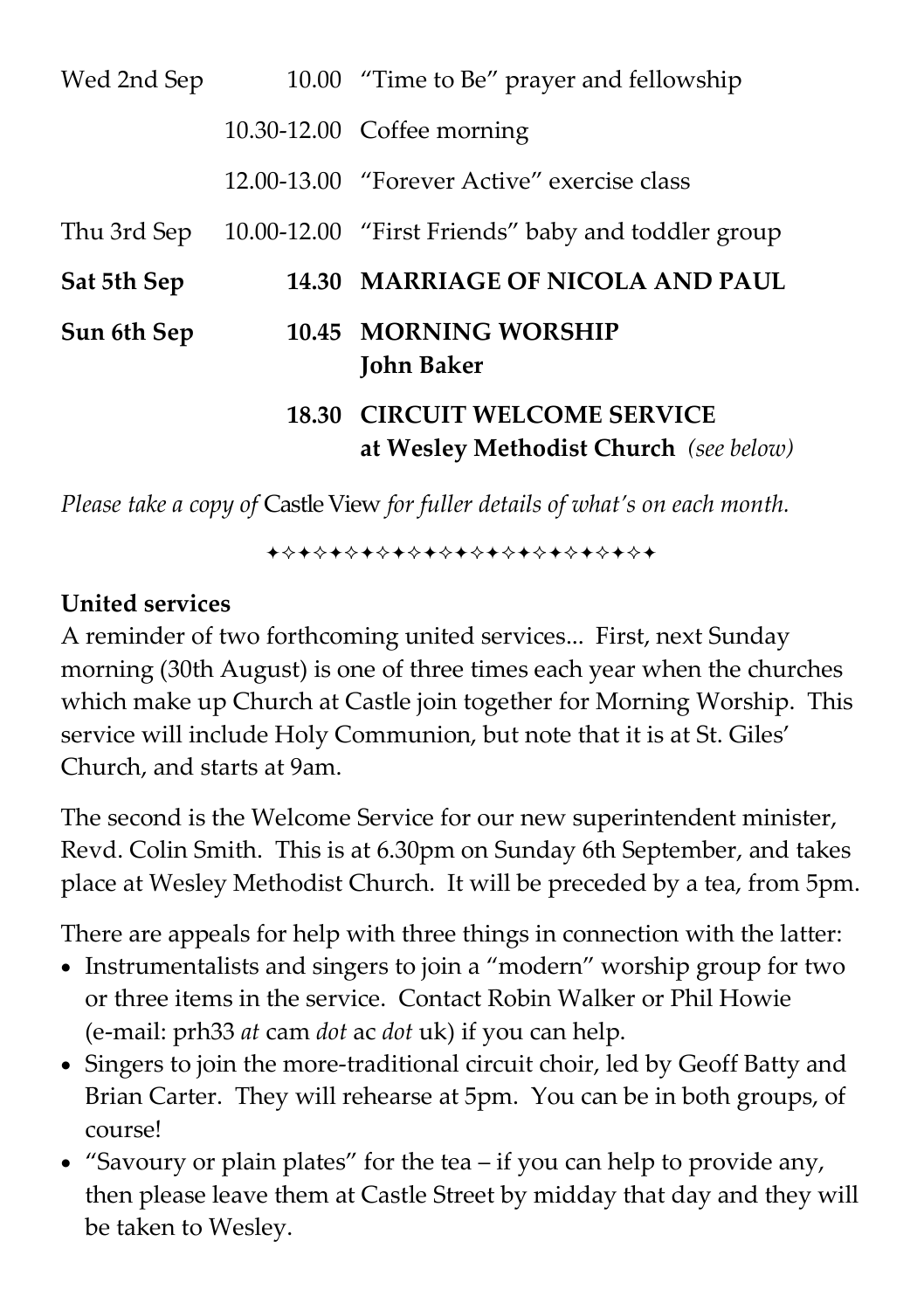### **Final summer social**

The fifth and final five summer social event (also fundraising for the Mission and Social Responsibility Committee) takes place on Thursday evening this week (27th August), from 7pm until 9pm. It's hosted by Jane and Jim Warwick in their home (address on printed notice sheet). Do come along if you're able – these events have been as much about getting to know each other as raising funds for "mission" purposes.

\*\*\*\*\*\*\*\*\*

#### **St. Giles' Fair – Saturday 5th September, 12 noon until 4pm**

Your attention is drawn to this annual event. There are leaflets about it, but Heather has asked for contributions towards the White Elephant stall.

+\*+\*+\*+\*+

#### **Job advert – Church Centre Manager required at Emmanuel**

The Community Development Director at Emmanuel United Reformed Church is retiring at the end of the year, and the church wants to appoint a Church Centre Manager to join the team running a busy, seven-day-aweek city centre church, with effect from 1st December.

To do so, the successful candidate will need a proven track record as an effective administrator, preferably in the charity sector, and a wide range of hands-on skills. He or she will be fully in sympathy with the Christian ethos of the church and able to work collaboratively with other employees, church members and volunteers (some of the latter have learning difficulties) for a salary in the range £28,000 to £33,000.

Full details can be obtained by e-mailing emmanuelurc *at* btinternet *dot* com or telephoning (01223) 351 174. The closing date for applications is 14th September, with interviews towards the end of the month.

**+\*+\*+\*+\*+** 

#### **Rhine Cruise and Reformation Tour, 5th to 13th November 2016**

Brief details appeared last week about this proposed tour, led by Revd. Dr. and Mrs. Peter Graves. More details will appear in due course, but this is advance notice of a publicity meeting in the Upper Room at Wesley Methodist Church on Thursday 17th September at 7.30pm.